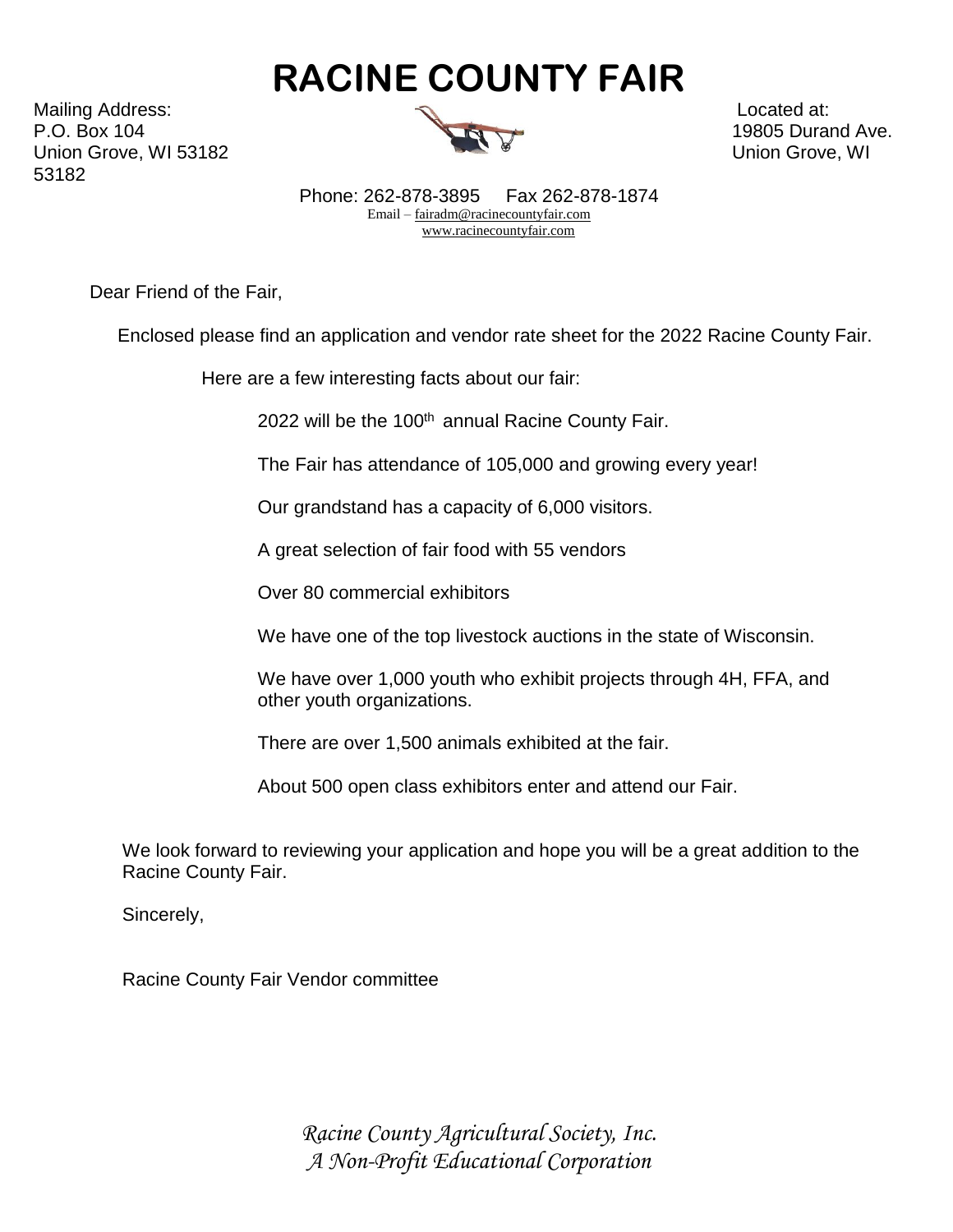Mailing Address: Located at:  $\mathbb{R}$ P.O. Box 104 19805 Durand Ave. Union Grove, WI 53182 Union Grove, WI 53182



Phone: 262-878-3895 Fax 262-878-1874 Email [– fairadm@racinecountyfair.com](mailto:fairadm@racinecountyfair.com)   [www.racinecountyfair.com](http://www.racinecountyfair.com/) 

Thank you for your interest and request for information regarding space at the Racine County Fair - July 27-31, 2022.

**Outside Space** is charged by the frontage foot. Water, if needed is furnished, but there are charges for electricity used.

**Inside space** rental consists of approximately 10' X 10' booths. Charges include one 110 volt electrical outlet.

**Liability Insurance** naming the **Racine County Agricultural Society** as additional insured in the amount of \$1,000,000 is required for all exhibitors.

**Wisconsin Department of Revenue** – If you do not have a Wisconsin Seller's Permit Number you can apply on line: <https://www.revenue.wi.gov/Pages/Businesses/New-Business-home.aspx>. If you have questions regarding obtaining a permit number, please call 608-266-2776.

Stock Trailers and Camper space is very limited and done individually. A camping fee is charged, and all campers must also purchase admission to the fair.

Please consider exhibiting at the Racine County Fair. Fill out the enclosed application and return to the above mailing address as soon as possible. Please list all items you wish to sell or types of business/information you wish to conduct/impart to the public. If possible, please include a photo of your booth.

We look forward to your request.

Racine County Fair Board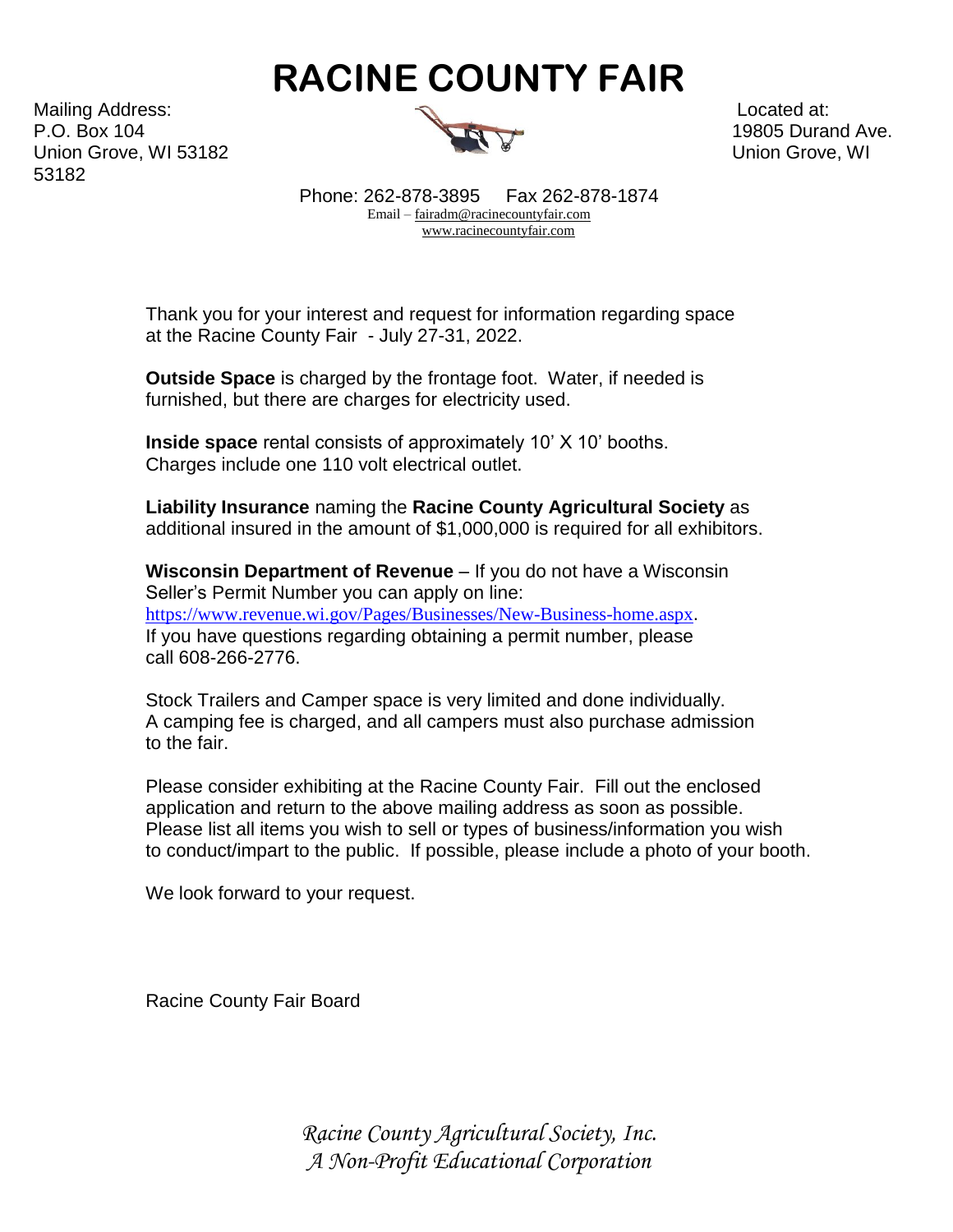Mailing Address: Located at: P.O. Box 104 19805 Durand Ave. Union Grove, WI 53182 Union Grove, WI 53182



Phone: 262-878-3895 Fax 262-878-1874 Email – rcfvendor[@racinecountyfair.com](mailto:fairadm@racinecountyfair.com)  [www.racinecountyfair.com](http://www.racinecountyfair.com/) 

Application to Participate in the Racine County Fair - -**July 27-31, 2022**

Please check all that describes your business needs. Space is provided for any additional explanation.

SPACE REQUIREMENTS:

INDOOR ONLY – Booths are approximately 10' x 10'

OUTDOOR - Minimum of 15 ft. of frontage – Include trailer tongues, tie downs, awnings, etc.

STOCK TRAILER SPACE – include dimensions and utility needs

 CAMPER SPACE – include dimensions, utility needs, and number of nights

**ELECTRICITY** INDOOR COOMERCIAL BOOTHS – A 110 electric plug comes with each booth

OUTDOOR ELECTRIC

\_\_\_\_\_110 – Number of double plugs

\_\_\_\_\_220 – Number of single plugs

WATER - One water source will be provided to each FOOD VENDOR at no charge. Each FOOD VENDOR/ CAMPER must provide their own anti-siphon valve or purchase one from Fair for \$10.00

DESCRIBE YOUR BUSINESS OPERATION – What is your reason for exhibiting at the Racine county Fair? Food Vendors must provide a complete menu. Sellers must provide a complete list of items and services.